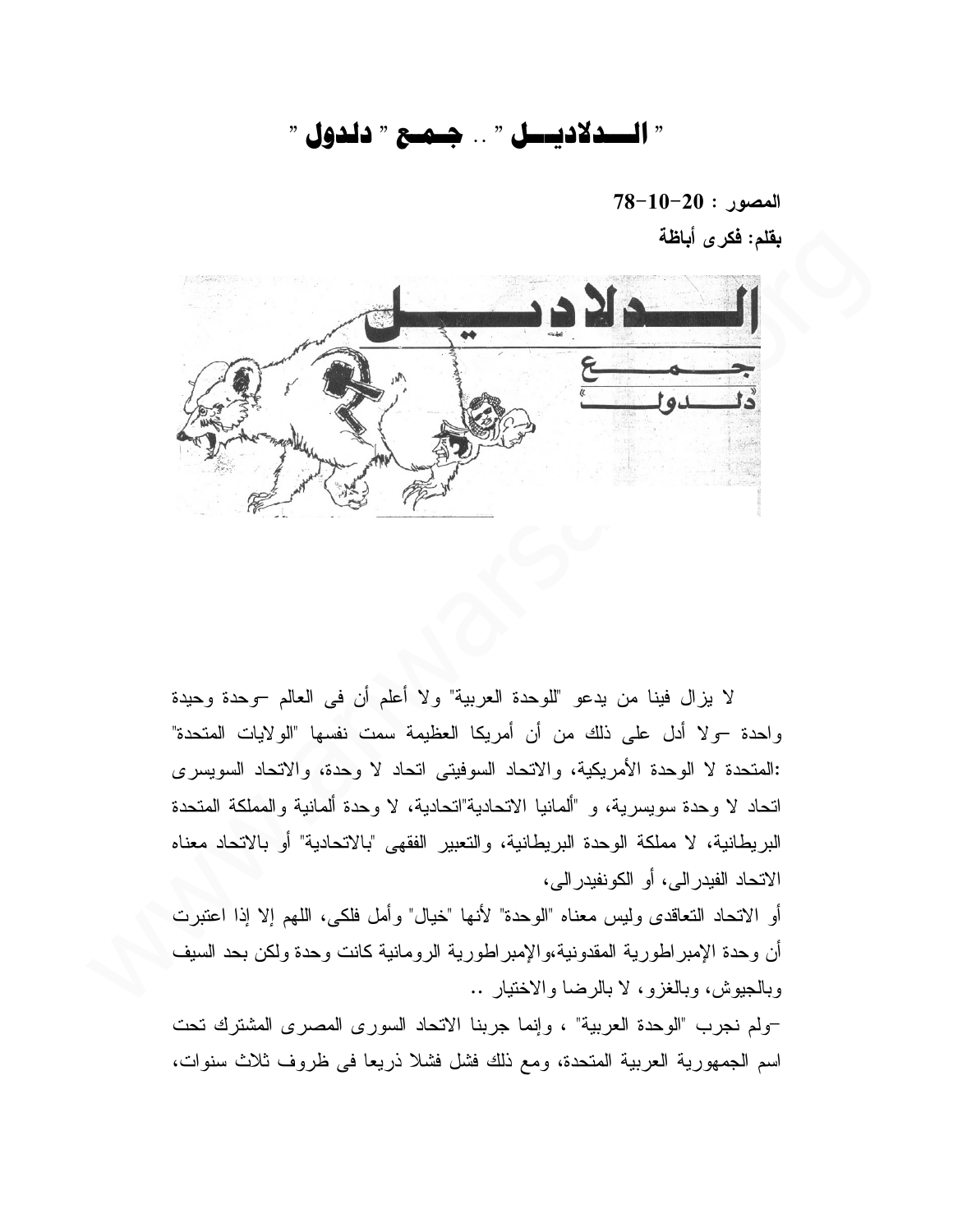وجربنا "الاتحاد السوري الليبي المصري" وفشل فشلا اذرع ! ومع ذلك لا نزال نضحك على التاريخ، و على الواقع فتحتفل بعيدي هذين الإتحادين الميتين في كفن واحد !...

هذه مقدمة لا بد منها، ولكن موضوع اليوم هو موضوع "الدلاديل" جمع "دلدول" و الدلدول، هو الإمعة أو الذيل أو الخدم والحشم والنابعون،واليك أسماء المشكلين "لجبهة الر فض" كالآتي :

## حافظ الأسد:

سواء أكان مسلما سنيا، أو شيعيا، أو علويا فهو الزعيم الحاكم، وهو في واد وشعبه السوري في واد ! يحكم وحده، مع خدامه، وخدام روسيا،وهو يقبض باليد اليسرى، أو "اليسارية" أسلحة وعناد من "روسيا" بالنَّمن، ويقبض باليد اليمنى إعانة أمريكية منتظمة، فهو عبارة عن زعامة بوجهين، أو بعبارة اصح "دلدول" من دلاديل الاتحاد السوفيتي، أفخر وامجد ما عنده هو سجن المزه الذي يحشد فيه رجالات سوريا، وبعض زعمائها والمعارضين، وهو في واد، وشعبه المسكين في واد أخر !..

## القذافي:

أما الدلدول الثاني فهو القذافي حدث عنه و لا حرج ! نتكر لزملائه الثائرين معه، وقضبي على البعض، ونفي البعض، وبقى يحكم "شعبه" المسكين حكما سماه حكما جمهوريا شعبيا اِسلاميا، وأضف إلى نلك الألقاب حكما روسيا اِلحاديا َ، أما ثورة هذا الشعب المسكين البترولية فهو يبددها ذات اليمين وذات اليسار تارة في ايرلندا الكاثوليكية، ونارِ ة في "تشاد" الله أعلم مسيحية كانت، أو قبلية، ونارِ ة في لبنانٍ ضد صديقته سورِ يا ! باسر عرفات:

زعيم منظمة النحرير الفلسطينية ووجهته دائما "موسكو" ، وإناوته وضرائبه على البلاد العربية الملغمة بالفلسطينيين الذين لا يعرفهم، ولا يعرفونه، ومنظمته الصاعقة التبي تخضع للجيش السوري ومعه الدكتور جورج حبش اسما لا فعلا، ورغم حبي لشخصه شخصيا لا سياسيا، فانه لا يمكن أن يقبل تشكيل حكومة لا في المنفي، ولا في داخل فلسطين، وهو اعلم مني بكلمة "لماذا" ؟! احمد حسن البكر :